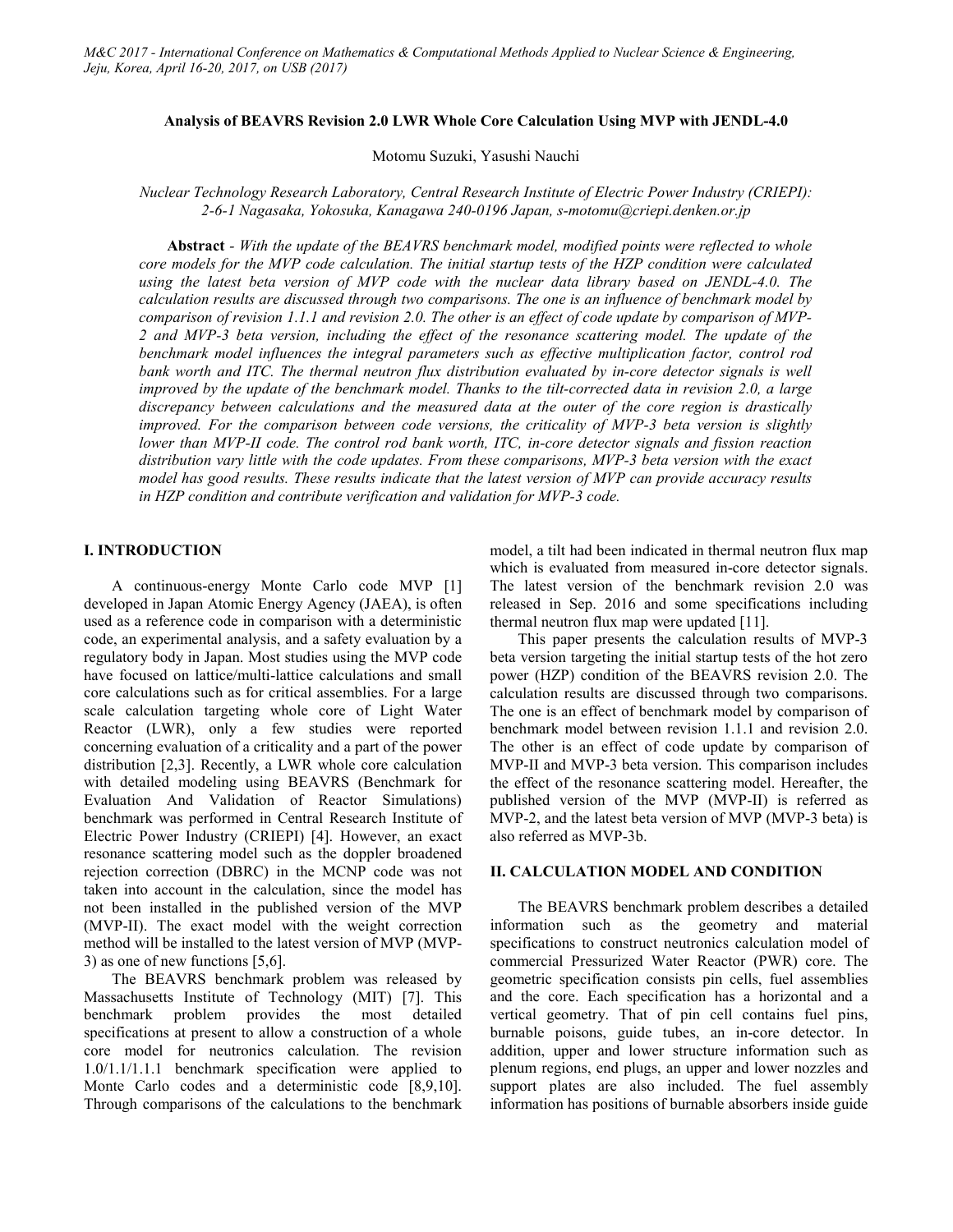tubes and grid spacers. The core loading pattern contains assembly enrichments, insertion of burnable poison rods, and in-core detectors, and control rod cluster assemblies (hereafter, "control rod") which are categorized into 9 banks. In-vessel structures such as a baffle plate, a core barrel and a reactor pressure vessel are also included. Table I and Table II present the major specifications of the PWR core and fuel assembly, respectively.

The benchmark also describes the operation conditions such as history of the power and the boron concentration for cycles 1 and 2, measurement data for the validation that contains HZP reactor physics tests, and in-core detector signals. The results of reactor physics test contains the criticality boron concentration, the control rod bank worth and the isothermal temperature coefficient (ITC) for some conditions, wherein control rods of some banks were fully

| Table I. Major specification of BEAVRS PWR core [11] |                   |  |  |  |  |  |
|------------------------------------------------------|-------------------|--|--|--|--|--|
| Core                                                 |                   |  |  |  |  |  |
| Number of fuel assembly                              | 193               |  |  |  |  |  |
| Core power                                           | 3,411 MWth        |  |  |  |  |  |
| Operating pressure                                   | 15.51 MPa         |  |  |  |  |  |
| Core flow rate                                       | $61.5x10^6$ kg/hr |  |  |  |  |  |
| Structure                                            |                   |  |  |  |  |  |
| Baffle plate material                                | <b>SUS304</b>     |  |  |  |  |  |
| Core barrel material                                 | <b>SUS304</b>     |  |  |  |  |  |
| Neutron shield panel material                        | <b>SUS304</b>     |  |  |  |  |  |
| Pressure vessel material                             | Carbon Steel 508  |  |  |  |  |  |
|                                                      |                   |  |  |  |  |  |

| Table II. Specification of fuel assembly in cycle 1 [11] |  |  |
|----------------------------------------------------------|--|--|
|                                                          |  |  |

| Fuel assembly                      |                          |
|------------------------------------|--------------------------|
| Lattice                            | 17x17                    |
| Assembly pitch                     | $21.50 \text{ cm}^*$     |
| Active fuel length                 | 365.76 cm                |
| Fuel rod pitch                     | 1.260 cm*                |
| No. of fuel rods                   | 264                      |
| Fuel rod                           |                          |
| Pellet material                    | UO <sub>2</sub>          |
| $235$ U enrichment                 | 1.6, 2.4, 3.1 $wt\%$     |
| Pellet diameter                    | $0.78$ cm <sup>*</sup>   |
| Cladding material                  | Zircaloy                 |
| Cladding diameter (Inner/Outer)    | $0.80/0.91$ cm*          |
| Control material                   |                          |
| Control rod material               | $Ag-In-Cd/B4C$           |
| Burnable poison material           | Borosilicate             |
|                                    | Glass                    |
| No. of burnable poison rods        | 6, 12, 15, 16, 20        |
| Grid spacer                        |                          |
| No. of grid spacers                | 8                        |
| Grid spacers material for fuel rod | Inconel <sub>718</sub> , |
|                                    | Zircaloy                 |
| Grid spacers material for assembly | SUS304,                  |
|                                    | Zircaloy                 |

\* rounded values

inserted. The in-core detector signals are axial thermal neutron flux distributions measured by fission chambers inserted into the center of the 58 assemblies in the core. Both the axially-integrated and axial distributions of the thermal neutron flux are reported.

In the revision 2.0 model, some specifications were updated from revision 1.1.1 model. Major update points are modification of the specifications of control rod, burnable poison, upper and lower region.

The calculation model was precisely constructed for the MVP code. Figure 1 and Figure 2 show the calculation model, which was drawn with respect to a horizontal plane and vertical plane by the CGVIEW code that is bundled with the MVP code.



Fig. 1. Horizontal plane of calculation model.



Fig. 2. Vertical plane of calculation model*.*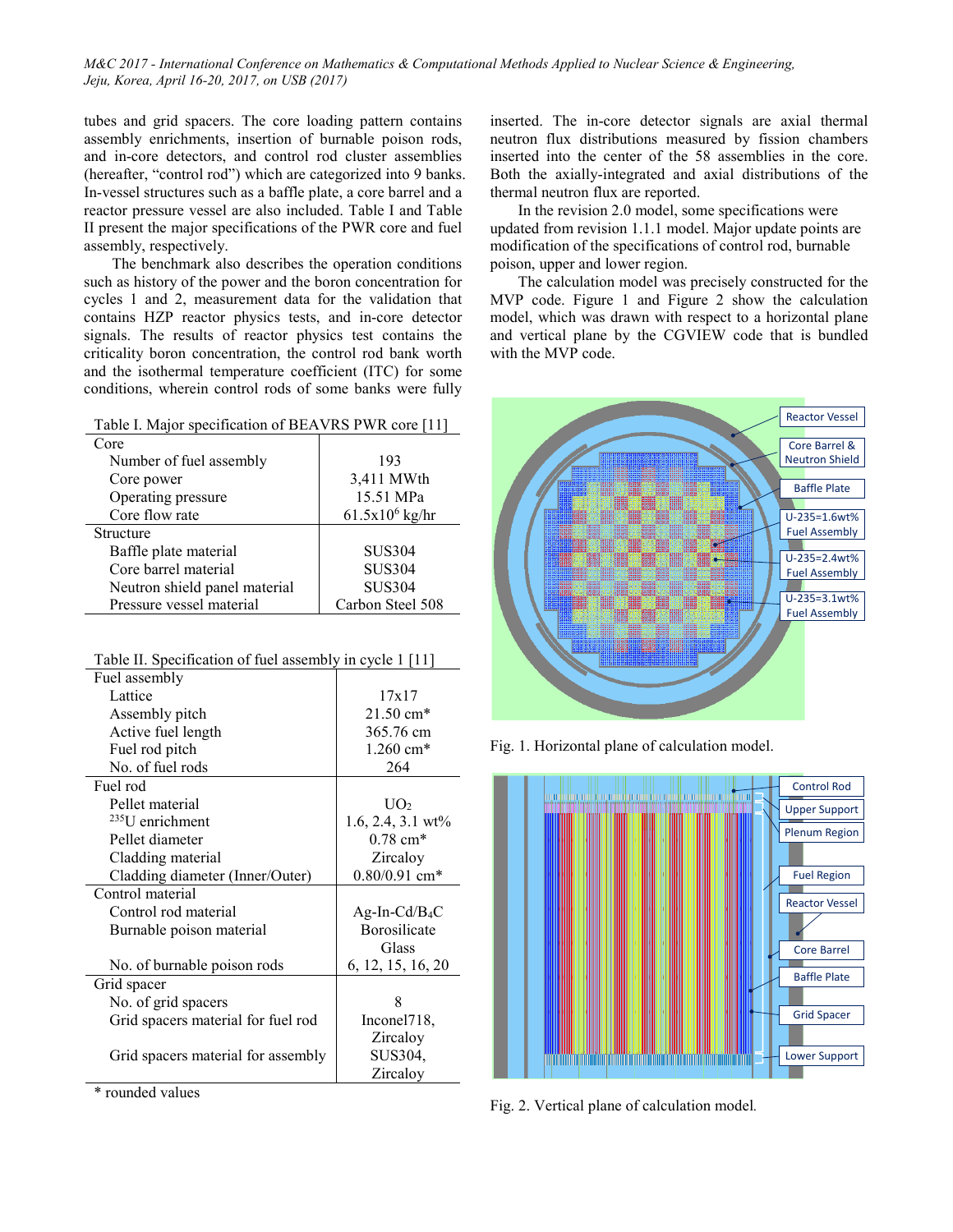### **III. RESULTS AND DISCUSSIONS**

The calculation results are discussed through two comparisons. The one is an effect of benchmark models of revision 1.1.1 and revision 2.0. The other is an effect of code update by comparison of MVP-2 and MVP-3b to clarify the effect of the resonance scattering model. In all of the calculations, a point-wise cross-section library based on JENDL-4.0 was used [12,13]. Parallel calculations with MPI were performed using a Linux cluster owned by CRIEPI, in which each node has two Intel Xeon E5-2670 processors.

In the descriptions of the calculation results, the criteria for the reactor physics tests in ANSI-ANS-19.6.1-2011 standard [14] are used as a reference, although the standard does not address the physics test program for the initial core of a commercial PWR. The criterion for the HZP critical boron concentration is  $\pm 50$  ppm, or  $\pm 500$  pcm reactivity equivalent. That for the control rod worth for an individual group is  $\pm 15\%$ , or  $\pm 100$  pcm. The ITC criterion is  $\pm 3.6$ pcm/K.

#### **1. Comparison of Benchmark Model**

To compare the benchmark model between revision 1.1.1 and revision 2.0, each model was calculated using MVP-3b with the exact resonance scattering model. The case of revision 1.1.1 model was evaluated employing 20 billion histories. In the revision 2.0 model, 3 billion histories were used for the criticality and the control rod bank worth, and 15 billon histories were used for the ITC calculation. The standard deviations of revision 2.0 model are slightly higher than revision 1.1.1 model due to mentioned reason. Table I shows the results for the criticality. The benchmark provides the criticality boron concentration in 5 cases wherein control rods of some banks were fully inserted. In the table, the case shows the inserted control rod banks. The boron concentration column shows the measurement data for each case. The calculation result provides the effective multiplication factor in each condition of the control rod banks and the boron concentration in same row. The worth of control rod banks was also evaluated for 7 cases. The results for control rod bank worth are presented in Table II. The results of the criticality and the control rod bank worth for both models can give good accuracy within the criteria. On the other hand, the difference between models have tens pcm, and the difference of the criticality between models are increased with the change of the boron concentration. In the revision 2.0 model, geometries of lower and upper regions of fuel rods were modified. For the burnable poison rods, bottom of active absorber region was defined and end plug was introduced. Upper region of the burnable absorber was also substituted from SUS pin to plenum region. For the control rods, material were updated from only Ag-In-Cd (AIC) to two material combination of  $B_4C$  in lower region and AIC in upper region. Also, the step 0 position of the control rod was shifted to the lower than top of active fuel. Upper and lower region of the control rods were also modified in the same manner as the burnable poison. The difference in the multiplication factor between the models may come from these modifications. Generally, the control rod worth are measured by the boron exchange method, the dynamic rod worth method, etc. In those methods, calculated values of boron reactivity worth and a kinetics parameter are required so that the modification of the benchmark model may affect on the measurement values. However, the reported worth is not varied in the updated benchmark. There is room to study about that.

The isothermal temperature coefficient (ITC) at 566 K was obtained from following equation using the difference in the two eigen-values, which were calculated at 566 K and 572 K since Ref.[14] denote that the increase reactor coolant system temperature in the ITC measurement is a range by 0.6 to 5.6 K. (1 to 10 degree- Fahrenheit).

$$
ITC = \frac{\Delta \rho}{\Delta T} = \frac{\rho_2 - \rho_1}{T_2 - T_1} = \frac{(k_2 - k_1)/k_1 k_2}{T_2 - T_1}
$$
(1)

The ITC calculations considered the changes of the coolant density induced by change in the coolant temperature. The fuel and cladding temperatures for each fuel pins were also changed to match the coolant temperature. Table III shows a comparison of ITC between the calculation results and measurement data. The effect with the model update is small considering the statistical uncertainty in the eigen-value calculations. Both calculation results agree with measurement data within the criteria. However, all of the results have about 2 pcm/K bias from measurement data. The bias has been reported for the revision 1.x model, when a Monte Carlo codes is employed [15]. On the other hand, the results using the deterministic codes does not have the bias [9,10]. Further research including a review of an analysis model and a condition would be required to clarify this difference.

The two thermal neutron flux maps, 2D and 3D maps which were evaluated from in-core detector signals for 58 assemblies are prepared in the benchmark. In the revision 2.0 benchmark, 3D map was slightly modified that the lower regions in the active fuel are increased and the upper regions are decreased. And the tilt-corrected 2D map was also newly added. A tilt-corrected 3D thermal neutron flux map was made from the tilt-corrected 2D data and the original (not corrected) 3D map. The original 3D map was normalized by axial integration of detector signals for each assembly and reconstructed using the tilt-corrected 2D map. In the calculation, the geometry of the detectors was not explicitly modeled. They were estimated with cylindrical tallies whose radius was identical to the inner radius of the gas-filled instrumentation tube. The axial region was divided by 61 points that is consistent with the measurement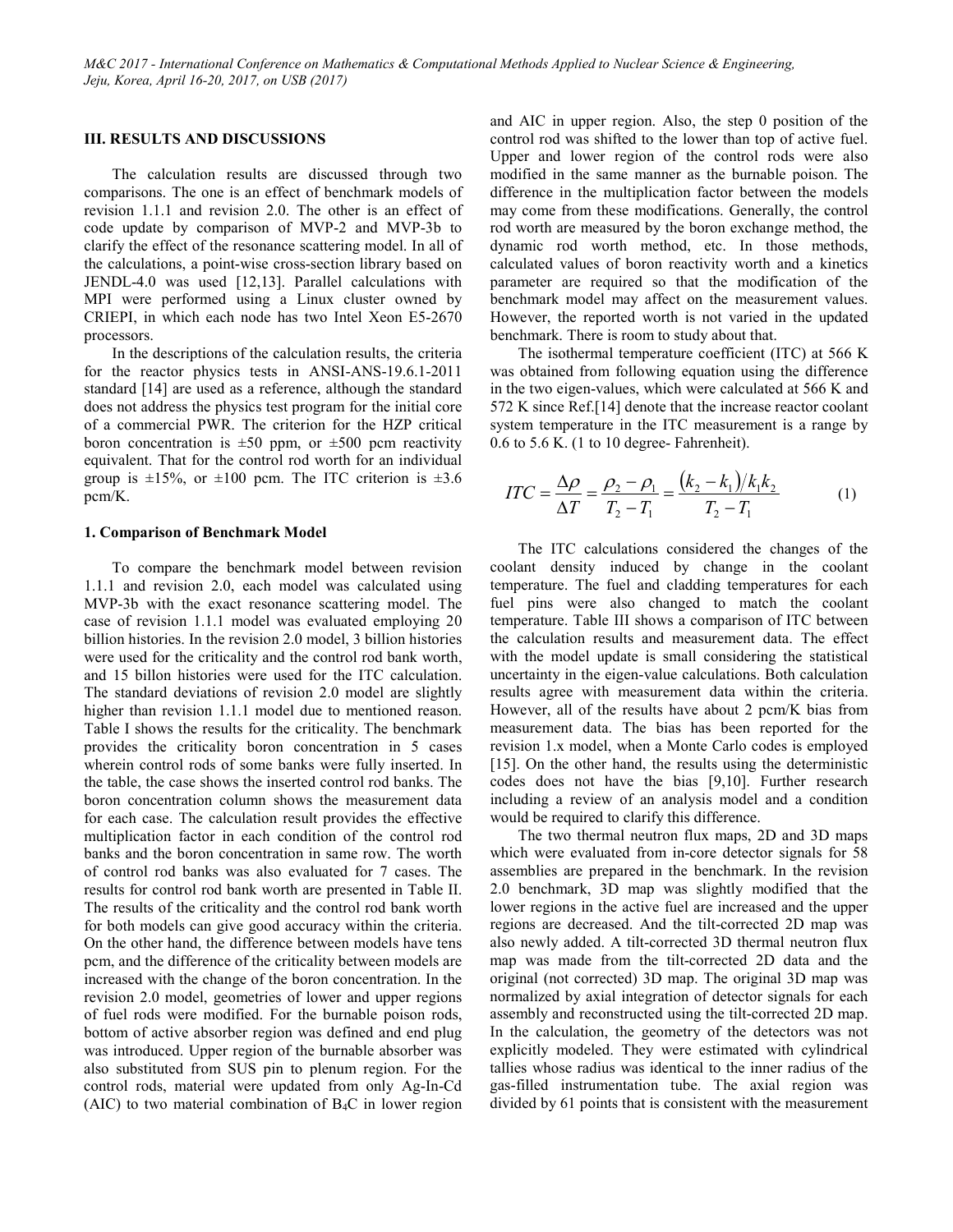data. The bottom of the tallies was located at the same height as the measurement point. The neutron flux inside the tally volume was estimated. Then, by multiplying the flux by the microscopic fission cross section of 235U, the reaction value was estimated. The calculation results were normalized by the sum of all detector signals that were inserted into the 58 assemblies. Fig. 3 shows the comparison of axially-integrated detector signals between the calculation results of MVP-3b and the measurement data. The statistical errors of the calculation are less than 0.2%. In the figure, three values indicate a calculated one using revision 2.0 model, the difference as (C-E)/E between the calculation and the original measurement data (not corrected data), and the difference between the calculation and the tiltcorrected measurement data from top to bottom. The results indicate improvement of the tilt where the upper left region is high and the lower left region is low. For example, the calculation result of revision 1.1.1 at B13 assembly has a large discrepancy about -12% and that is decreased to -1% in the revision 2.0 results. Fig. 4 shows the comparison of the axial distribution at assembly B13. The tilt-corrected experiment data greatly changed from the original data. In the middle of core region, the calculation results of revision 2.0 model gives greater than the results of revision 1.1.1 model.

Comparisons between the calculation results and the measurement data were also evaluated as root mean square (RMS) of following equation.

$$
RMS = \sqrt{\frac{\sum_{i} (E_i - C_i)^2}{N}}
$$
 (2)

Where, *i* is number of measurement point. Therefore 2D map means axially integrated data of 58 assemblies. 3D map also means 58 assemblies x 61 axial measurement points. Table IV shows RMS for each thermal neutron flux maps. The results of the 2D and 3D map decrease by 3% and 2%, respectively. This variation results from improvement of the tilt in the thermal neutron flux map from revision 1.x to 2.0.

### **2. Comparison of Code Version**

To confirm the effect of calculation code update, the three calculations, (1) MVP-2 with the asymptotic model, (2) MVP-3b with the original scattering model and (3) MVP-3b with the exact resonance scattering model, were carried out using the revision 2.0 model. Hereafter, the asymptotic model is referred as original model, and the exact resonance scattering model is referred as exact model.

The results for the criticality are presented in Fig. 5. In the comparison between MVP-2 and MVP-3b, the results are slightly different. By the comparison between scattering models (MVP-3b with the original model and MVP-3b with the exact model), it is found that to take the exact model gives smaller effective multiplication factor by tens pcm. In general, introduction of the exact resonance scattering model influences on a resonance absorption reaction of 238U in UO2 fuel due to considering up-scattering. The pin cell and assembly calculation results were reported that the doppler reactivity increases by 7-10% [16,17]. The difference between the models is due to the effect.

The results for control rod bank worth are also presented in Fig. 6. The deviations with the update are very small and the effect of the exact model does not appear. The control rod bank worth is defined as the difference of two eigen-values. In two calculations, temperature conditions are same. Therefore the effect of the scattering model is canceled out.

The results of ITC were shown in Fig. 7. The results also give the small difference with the update. Unlike a control rod bank worth, ITC is estimated the reactivity corresponding to the change of temperatures. An effect of the exact model should be appeared. ITC consists of a fuel temperature coefficient (FTC) and a moderator temperature coefficient (MTC). These coefficients were calculated for 5 cases varying random number series using revision 1.1.1 model. The history size of these calculations is 20 billion. An average values were evaluated from these results. Fig. 8 shows the calculation results of ITC, FTC and MTC. FTC for each condition have about 3 pcm/K. The effect of the exact model are estimated maximum 0.3 pcm/K from the previous studies [16,17]. However the standard deviations of FTC have a similar value of estimated one. Therefore the effect of the exact model does not appear over the statistical error.

The RMS was evaluated between the tilt-corrected measurement results and the calculation results for each model. Table V shows the results of RMS. The effect of the update of model is small. The effect to thermal neutron flux map between models can be directly compared using pin power distribution. The ratio of fission reaction rate for each pin between the models is summarized for 24 axial nodes in the active fuel region, which is a commonly used value in the neutronics design code. Fig. 9 shows the histogram of the deviation between models using revision 1.1.1 benchmark model. The history size of these calculations is 25 billion. The statistical errors are mainly less than 1.0% around the middle of the core, 2.0% around the outer of the core. In the figure, the results are written regarding lowers node 1, 6, 12 that are numbered from the bottom of active fuel, and upper nodes 24, 19, 13 that are axial symmetrical position for the lower nodes. The comparison between lower and upper node, the results have a symmetrical distribution and similar trends in corresponding node. The lower node has a wide distribution, since the statistical errors are increased with shifting to the outer nodes from the middle of the core. Although the almost deviations are within the statistical error, a part of the deviations in the upper nodes are slightly higher than the lower nodes. This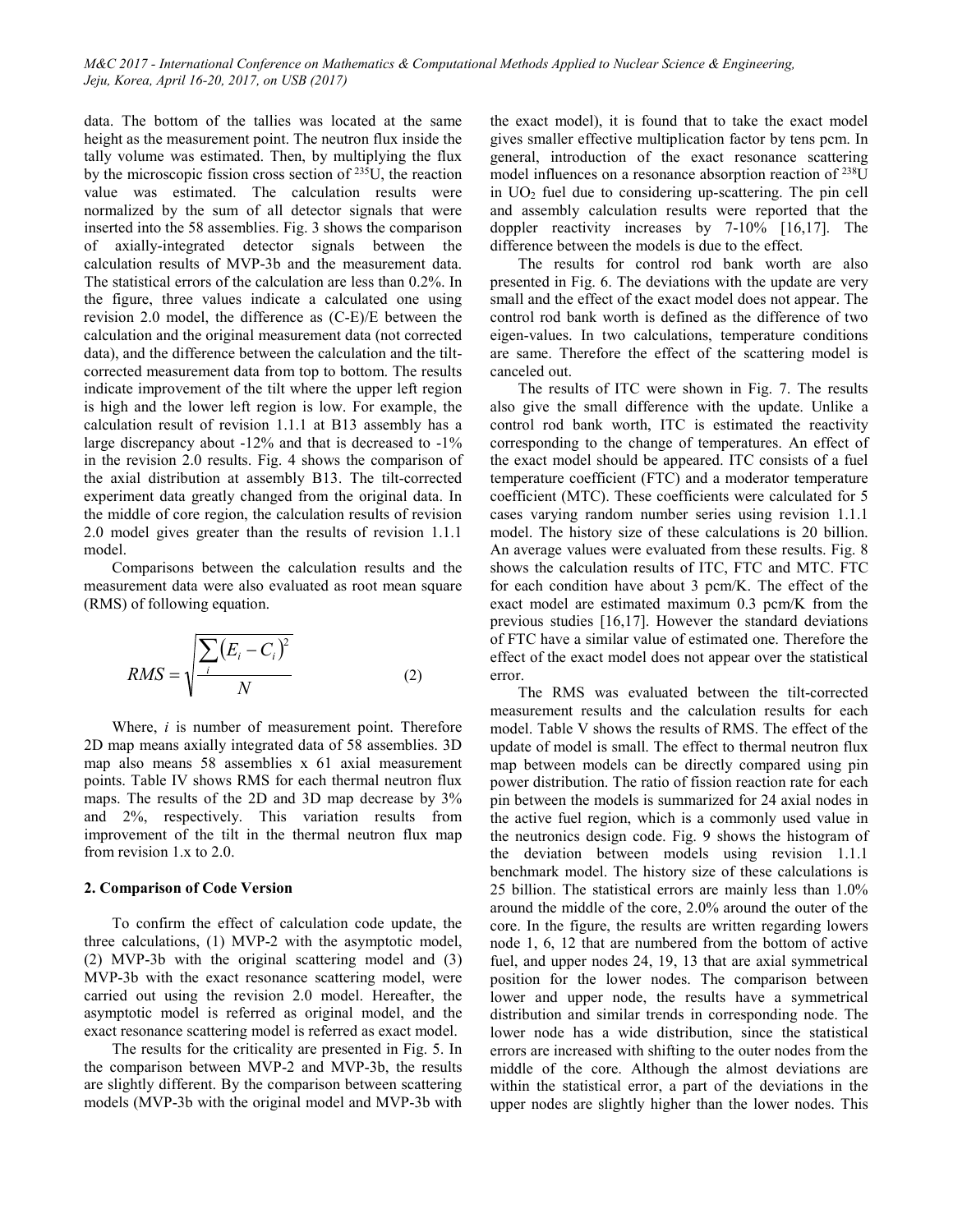result may indicate that the exact resonance scattering model with the increase of an up-scattering reaction slightly

influences not only a capture reaction but also a fission reaction.

| Case                                       |                                 | Calculation result of MVP-3b<br>with exact resonance scattering model |                              |                                     |  |  |  |
|--------------------------------------------|---------------------------------|-----------------------------------------------------------------------|------------------------------|-------------------------------------|--|--|--|
| Insertion condition of Control<br>Rod Bank | Boron<br>Concentration<br>[ppm] | rev. $1.1.1 \text{ model (a)}$                                        | rev. $2.0 \text{ model}$ (b) | $\Delta \rho$<br>[pcm]<br>$(b)-(a)$ |  |  |  |
| <b>ARO</b>                                 | 975                             | $1.00000 \pm 0.000004$                                                | $1.00026 \pm 0.000010$       | $27 \pm 1$                          |  |  |  |
| $D$ in                                     | 902                             | $1.00167 \pm 0.000004$                                                | $1.00179 \pm 0.000010$       | $12 \pm 1$                          |  |  |  |
| $C, D$ in                                  | 810                             | $1.00102 \pm 0.000004$                                                | $1.00103 \pm 0.000010$       | $1 \pm 1$                           |  |  |  |
| $A, B, C, D$ in                            | 656                             | $0.99957 \pm 0.000004$                                                | $0.99938 \pm 0.000011$       | $-18 \pm 1$                         |  |  |  |
| A, B, C, D, SE, SD, SC in                  | 508                             | $0.99810 \pm 0.000004$                                                | $0.99798 \pm 0.000011$       | $-12 \pm 1$                         |  |  |  |

Table I. Calculation results of criticality for provided conditions

Table II. Comparison of control rod bank worth between calculation results and measurement data

| Case                          | Measurement<br>Value | Calculation result of MVP-3b<br>with exact resonance scattering model [pcm] |                              |             |  |  |  |
|-------------------------------|----------------------|-----------------------------------------------------------------------------|------------------------------|-------------|--|--|--|
|                               | [perm]               | rev. $1.1.1$ model (a)                                                      | rev. $2.0 \text{ model}$ (b) | $(b)-(a)$   |  |  |  |
| D                             | 788                  | $777 \pm 1$                                                                 | $787 \pm 1$                  | $10 \pm 1$  |  |  |  |
| $C$ with $D$ in               | 1203                 | $1241 \pm 1$                                                                | $1248 \pm 1$                 | $7 \pm 2$   |  |  |  |
| B with D, C in                | 1171                 | $1199 \pm 1$                                                                | $1230 \pm 1$                 | $30 \pm 2$  |  |  |  |
| A with $D, C, B$ in           | 548                  | $532 \pm 1$                                                                 | $517 \pm 2$                  | $-15 \pm 2$ |  |  |  |
| SE with D, C, B, A in         | 461                  | $496 \pm 1$                                                                 | $473 \pm 2$                  | $-23 \pm 2$ |  |  |  |
| SD with D, C, B, A, SE in     | 772                  | $783 \pm 1$                                                                 | $791 \pm 2$                  | $8 \pm 2$   |  |  |  |
| SC with D, C, B, A, SE, SE in | 1099                 | $1112 \pm 1$                                                                | $1119 \pm 2$                 | $7 \pm 2$   |  |  |  |

Table III. Comparison of ITC between calculation results and measurement data

| Case      | Measurement<br>Value | Calculation results of MVP-3b<br>with exact resonance scattering model [pcm/K] |                   |                  |  |  |
|-----------|----------------------|--------------------------------------------------------------------------------|-------------------|------------------|--|--|
|           | [perm/K]             | rev. $1.1.1$ model                                                             | rev. 2.0 model    | $(b)-(a)$        |  |  |
| ARO       | $-3.15$              | $-5.31 \pm 0.20$                                                               | $-4.88 \pm 0.22$  | $0.42 \pm 0.30$  |  |  |
| $D$ in    | $-4.95$              | $-7.69 \pm 0.20$                                                               | $-7.55 \pm 0.22$  | $0.14 \pm 0.30$  |  |  |
| $C, D$ in | $-14.42$             | $-16.52 \pm 0.21$                                                              | $-16.62 \pm 0.24$ | $-0.10 \pm 0.32$ |  |  |

Table IV. Results of RMS for each measurement data

| Case                                            | 2D RMS | 3D RMS  |
|-------------------------------------------------|--------|---------|
| Revision 1.1.1 model                            | $51\%$ | $6.6\%$ |
| Revision 2.0 model                              | 4 8%   | $6.4\%$ |
| Revision 2.0 model with Tilt-<br>Corrected Data | 18%    | $4.3\%$ |

Table V. Results of RMS for each resonance scattering model

| Case           | 2D RMS | 3D RMS  |
|----------------|--------|---------|
| Original model | 1.8%   | 4.3%    |
| Exact model    | 1.8%   | $4.3\%$ |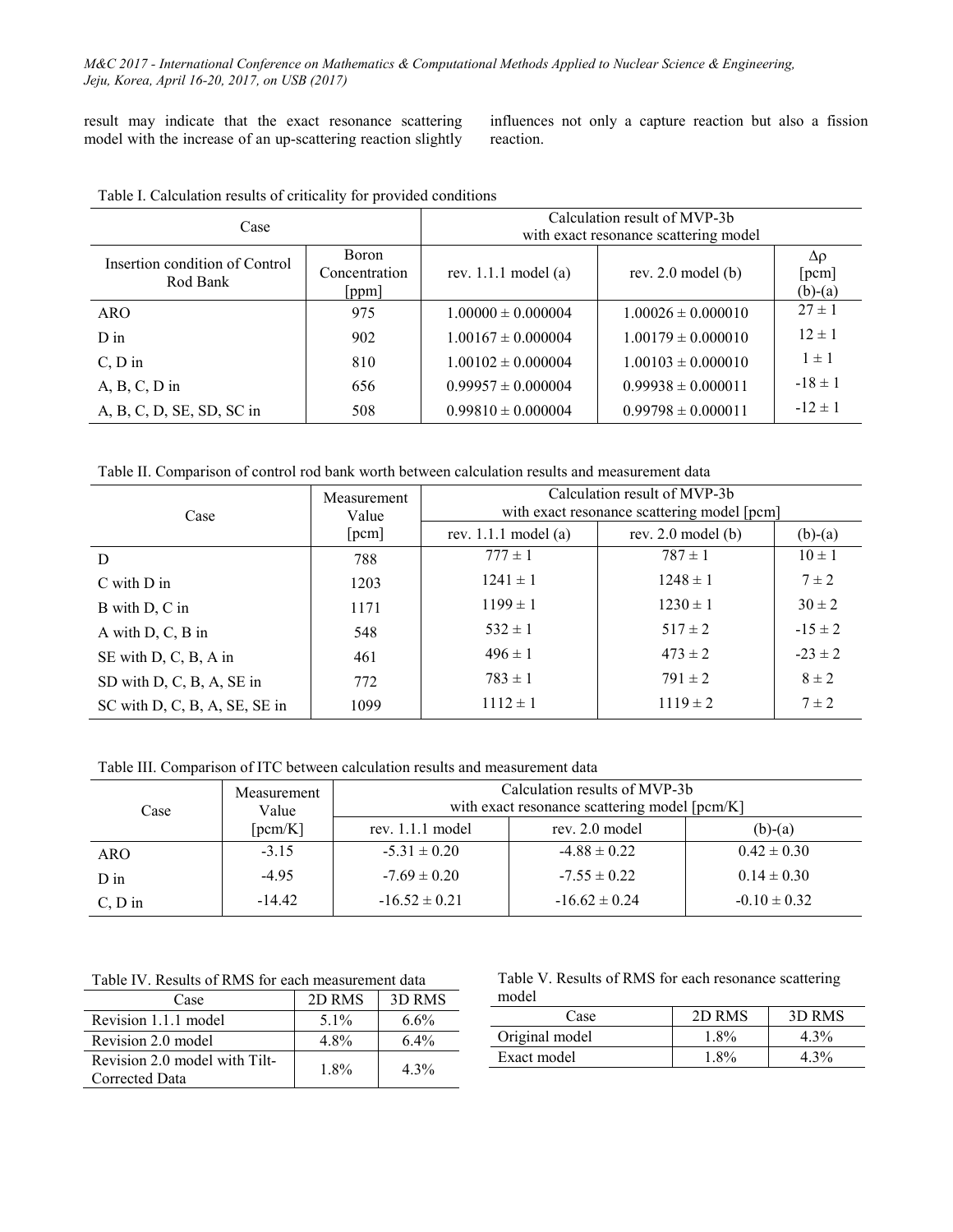|                         | ${\sf R}$                                 | P                        | N                        | M                               | L                        | Κ                                                    | J                        | н                              | G                                             | F                                                   | Е                        | D                                  | C                        | в                                  | А                                             |
|-------------------------|-------------------------------------------|--------------------------|--------------------------|---------------------------------|--------------------------|------------------------------------------------------|--------------------------|--------------------------------|-----------------------------------------------|-----------------------------------------------------|--------------------------|------------------------------------|--------------------------|------------------------------------|-----------------------------------------------|
|                         |                                           |                          |                          |                                 |                          |                                                      | 0.797                    |                                | $\overline{\phantom{a}}$                      | 0.716                                               | --                       |                                    |                          |                                    |                                               |
| 1                       |                                           |                          |                          |                                 | --                       | $\overline{\phantom{m}}$                             | 2.6%                     | --                             | --                                            | 2.4%                                                | --                       |                                    |                          |                                    |                                               |
|                         |                                           |                          |                          |                                 | --                       |                                                      | $-2.1%$                  |                                | --                                            | $-1.6%$                                             | --                       |                                    |                          |                                    |                                               |
|                         |                                           |                          | 0.694                    | --                              | $\overline{\phantom{a}}$ | 1.267                                                | $\overline{\phantom{a}}$ | 1.268                          | --                                            | --                                                  | --                       |                                    | --                       |                                    |                                               |
| $\mathbf{2}$            |                                           |                          | 7.7%                     | $\overline{\phantom{a}}$        | $\qquad \qquad -$        | 8.2%                                                 | --                       | 3.6%                           | $\overline{\phantom{a}}$                      | --                                                  | --                       | --                                 | --                       |                                    |                                               |
|                         |                                           |                          | $-1.2%$                  | $\overline{\phantom{a}}$        | $\overline{\phantom{m}}$ | 2.0%                                                 | --                       | 0.3%                           | $\hspace{0.05cm} -\hspace{0.05cm}$            | --                                                  | --                       | $\overline{\phantom{a}}$           | $\overline{\phantom{a}}$ |                                    |                                               |
|                         |                                           | --                       |                          | $\overline{\phantom{0}}$        | --                       | --                                                   | --                       | 0.936                          | --                                            | 0.977                                               | --                       | 1.197                              | --                       | 0.698                              |                                               |
| 3                       |                                           | --                       |                          | $\overline{\phantom{0}}$        | --                       | $\overline{\phantom{a}}$                             | --                       | 4.2%                           | --                                            | 1.2%                                                | --                       | 2.2%                               | --                       | 1.3%                               |                                               |
|                         |                                           |                          | -−                       | --                              | --                       | $\overline{\phantom{a}}$                             | --                       | 0.0%                           | --                                            | $-0.7%$                                             | --                       | 0.2%                               | --                       | $-0.7%$                            |                                               |
|                         |                                           | 0.936                    | 1.190                    | <u></u>                         | $\overline{\phantom{a}}$ | <b></b>                                              | $\overline{\phantom{a}}$ | 1.163                          | --                                            | --                                                  | --                       |                                    | $\overline{\phantom{a}}$ | --                                 |                                               |
| 4                       |                                           | 7.0%                     | 6.7%                     | --                              | --                       | $\overline{\phantom{a}}$                             | --                       | 4.3%                           | --                                            | --                                                  | --                       | --                                 | --                       | --                                 |                                               |
|                         |                                           | $-2.2%$                  | $-0.5%$                  | --                              | $\overline{\phantom{a}}$ | $\overline{a}$                                       | $\overline{a}$           | 1.4%                           | --                                            | --                                                  | <u></u>                  | $\overline{\phantom{0}}$           |                          | --                                 |                                               |
|                         |                                           |                          | --                       | $\qquad \qquad -$               | 1.262                    | $\overline{\phantom{a}}$                             | $\overline{\phantom{a}}$ | --                             | 1.164                                         | $\overline{\phantom{a}}$                            | 1.268                    | $\overline{\phantom{a}}$           | 1.366                    | --                                 |                                               |
| 5                       |                                           |                          |                          | --                              | 8.3%                     | $\overline{\phantom{a}}$                             | --                       | --                             | 3.1%                                          | --                                                  | 1.6%                     | $\overline{\phantom{a}}$           | 3.4%                     | --                                 |                                               |
|                         |                                           | --                       |                          | --                              | 1.0%                     | <u></u>                                              | $\overline{\phantom{a}}$ | $\overline{\phantom{a}}$       | 1.8%                                          | $\overline{\phantom{a}}$                            | 1.5%                     | $\overline{\phantom{a}}$           | 4.5%                     |                                    |                                               |
|                         | 0.707                                     | --                       | 0.965                    | $\overline{\phantom{a}}$        | --                       | 1.154                                                | $\overline{\phantom{a}}$ | 1.077                          | $\qquad \qquad -$                             | --                                                  | --                       | $\overline{\phantom{a}}$           | $-$                      | 1.267                              | $\overline{\phantom{a}}$                      |
| 6                       | 5.5%                                      | --                       | 5.0%                     | $\overline{\phantom{a}}$        | $\overline{\phantom{m}}$ | 4.8%                                                 | --                       | 3.4%                           | $\overline{\phantom{m}}$                      | --                                                  | $\overline{\phantom{a}}$ | $\overline{\phantom{a}}$           | --                       | 2.2%                               | $\qquad \qquad -$                             |
|                         | $-2.8%$                                   | --                       | -1.9%                    | $\overline{\phantom{a}}$        | $\overline{\phantom{a}}$ | 1.5%                                                 | $\overline{\phantom{a}}$ | 1.2%                           | $\overline{\phantom{a}}$                      | --                                                  | $\overline{\phantom{a}}$ | $\overline{\phantom{a}}$           | $\overline{\phantom{a}}$ | 2.0%                               | $\qquad \qquad -$                             |
|                         |                                           | $-$                      | --                       | 0.957                           | --                       | $\overline{\phantom{a}}$                             | 1.029                    | --                             | $\overline{\phantom{a}}$                      | 0.904                                               | --                       | $\overline{\phantom{a}}$           | 1.205                    | --                                 | $-$                                           |
| $\overline{\mathbf{r}}$ |                                           | --                       | --                       | 3.6%                            | $\overline{\phantom{a}}$ | $\overline{\phantom{a}}$                             | 2.0%                     | --                             | --                                            | 1.4%                                                | --                       | $\overline{\phantom{a}}$           | 0.1%                     | --                                 |                                               |
|                         |                                           | --                       | --                       | $-1.8%$                         | --                       | $\overline{\phantom{a}}$                             | 1.7%                     | --                             | --                                            | 0.8%                                                | --                       | $\overline{\phantom{a}}$           | 3.2%                     | --                                 | $\overline{\phantom{a}}$                      |
| 8                       | 0.757<br>3.6%                             | --                       | 0.927<br>3.2%            | --                              | 0.926<br>1.0%            | $\hspace{0.05cm}$ $\hspace{0.05cm}$                  | 0.780<br>0.8%            | --                             | --                                            | 1.078<br>$-0.9%$                                    | --                       | 1.165<br>$-0.9%$                   | 0.937<br>$-3.0%$         | 1.266<br>$-2.2%$                   | $-$                                           |
|                         | $-2.8%$                                   | --                       | $-0.9%$                  | $\overline{\phantom{a}}$        | $-1.4%$                  | $\overline{\phantom{a}}$                             | 0.2%                     | --                             | $\qquad \qquad -$<br>$\overline{\phantom{a}}$ | 1.3%                                                | $\overline{\phantom{a}}$ | 1.6%                               | 0.2%                     | 0.2%                               | $\qquad \qquad -$<br>$\overline{\phantom{a}}$ |
|                         | --                                        | --<br>0.856              | --                       | $-$<br>$\overline{\phantom{0}}$ | --                       | $\overline{\phantom{m}}$<br>$\overline{\phantom{m}}$ | --                       | $\overline{\phantom{a}}$<br>-- | 1.031                                         | $\overline{\phantom{a}}$                            | --<br>1.160              | $\overline{\phantom{a}}$           | --                       | $\overline{\phantom{a}}$           | 0.797                                         |
| 9                       | --                                        | 2.3%                     | $\overline{\phantom{m}}$ | $\overline{\phantom{a}}$        | --                       | $\overline{\phantom{a}}$                             | --                       | --                             | 1.3%                                          | --                                                  | $-1.3%$                  | $\overline{\phantom{a}}$           | $\overline{\phantom{a}}$ | --                                 | $-5.7%$                                       |
|                         | $\overline{\phantom{a}}$                  | $-1.9%$                  | $\overline{\phantom{a}}$ | $\overline{\phantom{a}}$        | --                       | $\overline{\phantom{a}}$                             | --                       | $\overline{\phantom{a}}$       | 1.9%                                          | $\overline{\phantom{0}}$                            | 1.5%                     | $\overline{\phantom{a}}$           | $\overline{\phantom{a}}$ | $\overline{\phantom{a}}$           | $-2.1%$                                       |
|                         |                                           | --                       | $\qquad \qquad -$        | $\overline{\phantom{a}}$        | 0.975                    | $\overline{\phantom{a}}$                             | 0.899                    | н.                             | $\qquad \qquad -$                             | --                                                  | --                       | 1.216                              | $\overline{\phantom{a}}$ | --                                 | $\overline{\phantom{a}}$                      |
| 10                      |                                           | --                       | $\overline{\phantom{a}}$ | $\qquad \qquad -$               | 1.1%                     | $\overline{\phantom{a}}$                             | $-2.2%$                  | --                             | --                                            | $\overline{\phantom{a}}$                            | $\overline{\phantom{a}}$ | $-5.7%$                            | --                       | --                                 |                                               |
|                         |                                           | --                       | $\overline{\phantom{a}}$ | --                              | 0.7%                     | $\overline{\phantom{m}}$                             | 0.3%                     | --                             | $\overline{\phantom{a}}$                      | --                                                  | --                       | 0.4%                               | $\overline{\phantom{0}}$ | --                                 |                                               |
|                         | 0.579                                     | --                       | $\qquad \qquad -$        | $\overline{\phantom{a}}$        | 1.263                    | $\overline{\phantom{a}}$                             | --                       | 0.931                          | --                                            | $\overline{\phantom{a}}$                            | 1.270                    | $\overline{\phantom{a}}$           | --                       | --                                 | 0.580                                         |
| 11                      | 0.5%                                      | --                       | --                       | $\overline{\phantom{a}}$        | 0.0%                     | $\overline{\phantom{a}}$                             | --                       | $-3.8%$                        | --                                            | --                                                  | $-4.5%$                  | $\overline{\phantom{a}}$           | --                       | --                                 | $-8.0%$                                       |
|                         | $-0.9%$                                   | --                       | $\overline{\phantom{m}}$ | $\overline{\phantom{a}}$        | 1.2%                     | $\overline{\phantom{a}}$                             | $\overline{\phantom{a}}$ | $-0.9%$                        | $\overline{\phantom{m}}$                      | $\hspace{0.05cm} -\hspace{0.05cm} -\hspace{0.05cm}$ | 1.7%                     | $\hspace{0.05cm} -\hspace{0.05cm}$ | $\overline{\phantom{m}}$ | $\hspace{0.05cm} -\hspace{0.05cm}$ | $-0.6%$                                       |
|                         |                                           | --                       | --                       | $\qquad \qquad -$               | $-$                      | 1.212                                                | $\qquad \qquad -$        | --                             | 0.964                                         | --                                                  | --                       | 1.324                              | --                       | --                                 |                                               |
| 12                      |                                           | --                       | $\overline{\phantom{m}}$ | $\qquad \qquad -$               | $\overline{\phantom{a}}$ | $-0.9%$                                              | --                       | --                             | $-6.7%$                                       | --                                                  | --                       | $-7.9%$                            | --                       | --                                 |                                               |
|                         |                                           | $\overline{\phantom{0}}$ | $\overline{\phantom{a}}$ | $\qquad \qquad -$               | $\overline{\phantom{a}}$ | 0.0%                                                 | $\qquad \qquad -$        | --                             | $-1.1%$                                       | --                                                  | $-$                      | $-1.4%$                            | $\qquad \qquad -$        | $\overline{a}$                     |                                               |
|                         |                                           | Ш,                       | 0.845                    | μL,                             | 1.362                    | Щ,                                                   | <u></u>                  | 0.930                          | Ш,                                            | $\overline{\phantom{a}}$                            | --                       | $\overline{\phantom{0}}$           | $\overline{\phantom{a}}$ | 0.698                              |                                               |
| 13                      |                                           | --                       | $-1.4%$                  | --                              | 1.7%                     | $\overline{\phantom{a}}$                             | --                       | $-5.5%$                        | --                                            | --                                                  | --                       | $\overline{\phantom{a}}$           | --                       | $-11.9%$                           |                                               |
|                         |                                           |                          | $-0.8%$                  | $\overline{\phantom{a}}$        | 4.2%                     | $\overline{\phantom{m}}$                             | $\overline{\phantom{a}}$ | $-0.6%$                        | --                                            | --                                                  | --                       | --                                 | --                       | $-0.6%$                            |                                               |
|                         |                                           |                          | 0.694                    | --                              |                          | $\overline{\phantom{a}}$                             | 0.860                    | --                             | --                                            | 1.265                                               | --                       | 0.943                              | --                       |                                    |                                               |
| 14                      |                                           |                          | $-0.8%$                  | $\qquad \qquad -$               | --                       | $\overline{\phantom{a}}$                             | $-6.5%$                  | $\overline{\phantom{a}}$       | $\qquad \qquad -$                             | $-6.8%$                                             | $\overline{\phantom{a}}$ | $-10.3%$                           | --                       |                                    |                                               |
|                         |                                           |                          | $-1.2%$                  |                                 | --                       | $\overline{\phantom{a}}$                             | $-1.5%$                  | --                             | --                                            | 1.8%                                                | <u></u>                  | $-1.6%$                            |                          |                                    |                                               |
|                         |                                           |                          |                          |                                 | 0.581                    | $\overline{\phantom{a}}$                             | --                       | 0.762                          | $\overline{\phantom{a}}$                      | --                                                  | $\overline{\phantom{a}}$ |                                    |                          |                                    |                                               |
| 15                      |                                           |                          |                          |                                 | $-3.4%$                  | $\qquad \qquad -$                                    | --                       | $-8.9%$                        | --                                            | --                                                  | --                       |                                    |                          |                                    |                                               |
|                         |                                           |                          |                          |                                 | $-0.4%$                  |                                                      |                          | $-2.0%$                        |                                               | --                                                  |                          |                                    |                          |                                    |                                               |
|                         |                                           |                          |                          |                                 |                          |                                                      |                          |                                |                                               |                                                     |                          |                                    |                          |                                    |                                               |
|                         |                                           |                          | Calculation results      |                                 |                          |                                                      |                          | UO <sub>2</sub>                | UO <sub>2</sub><br>1.6wt% 2.4wt% 3.1wt%       | UO <sub>2</sub>                                     |                          |                                    |                          |                                    |                                               |
|                         | C/E-1 [%] using original measurement data |                          |                          |                                 |                          |                                                      |                          |                                |                                               |                                                     |                          |                                    |                          |                                    |                                               |

*C/E-1 [%] using tilt-corrected measurement data*

| UU <sub>2</sub> | UU <sub>2</sub>    | $UU_2$               |  |
|-----------------|--------------------|----------------------|--|
|                 |                    | 1.6wt% 2.4wt% 3.1wt% |  |
|                 | Asm.   Asm.   Asm. |                      |  |
|                 |                    |                      |  |

Fig. 3. Calculation result of axially-integrated detector signals using MVP-3b, and difference between original and tiltcorrected measurement data

(top value: calculation results of MVP-3b with exact resonance scattering model, middle value: difference between calculation results and original (not corrected) measurement data, bottom value: difference between calculation results and tilt-corrected measurement data).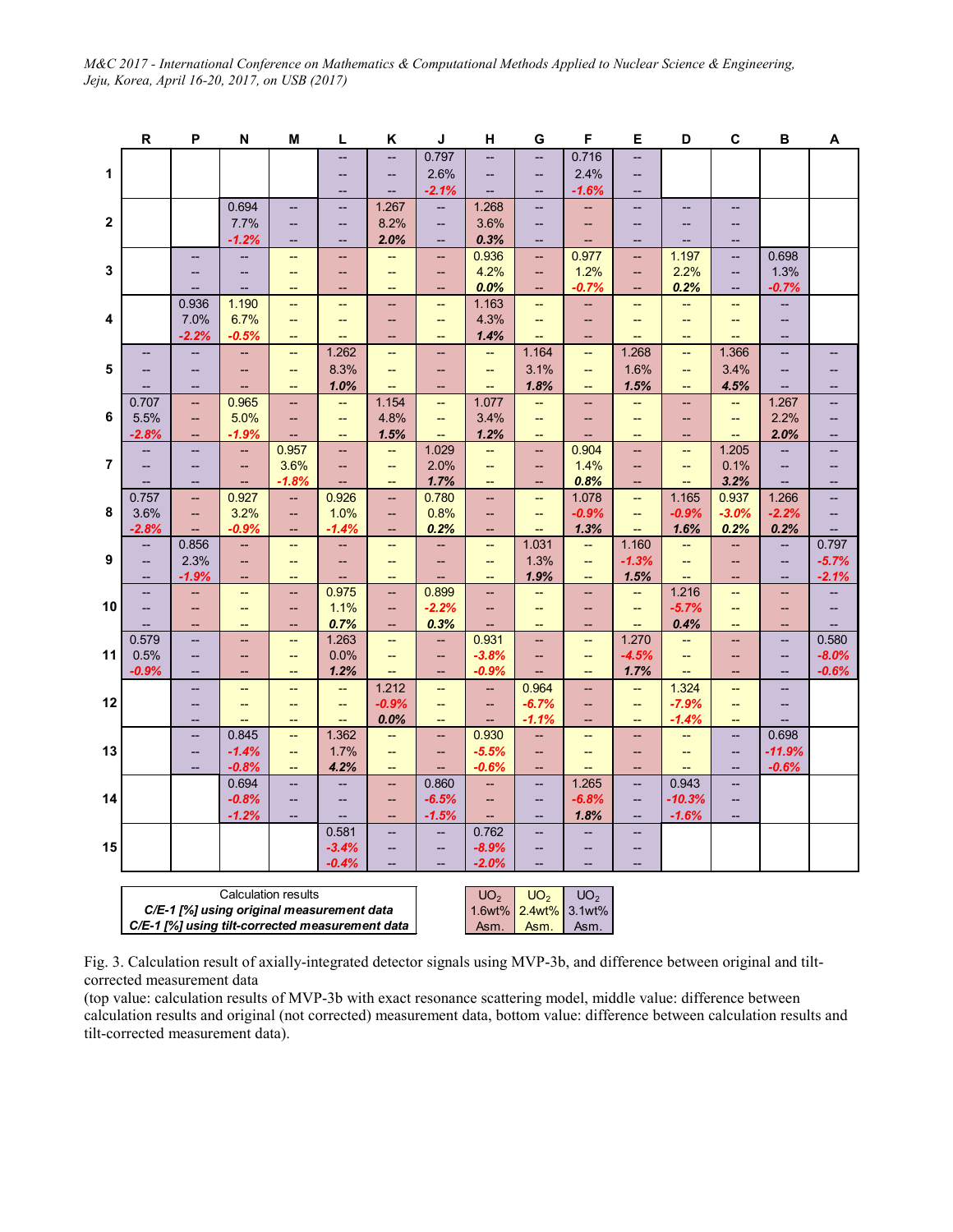*M&C 2017 - International Conference on Mathematics & Computational Methods Applied to Nuclear Science & Engineering, Jeju, Korea, April 16-20, 2017, on USB (2017)*



Fig. 4. Comparison of axial distribution at assembly B13 (vertical values are normalized by sum of all measurement data, and "w/ tc" means "tilt-corrected")



Fig. 5. Calculation results of criticality for each code version



Fig. 6. Calculation results of control rod bank worth for each code version



Fig. 7. Calculation results of ITC for each code version



Fig. 8. Calculation results of ITC, MTC and FTC from each initial seed conditions (using revision 1.1.1 model)



Fig. 9. Deviation of calculated fission reaction rate of exact model to original model (using revision 1.1.1 model)

# **IV. CONCLUSIONS**

With the release of the updated BEAVRS benchmark model, modification points were reflected to whole core